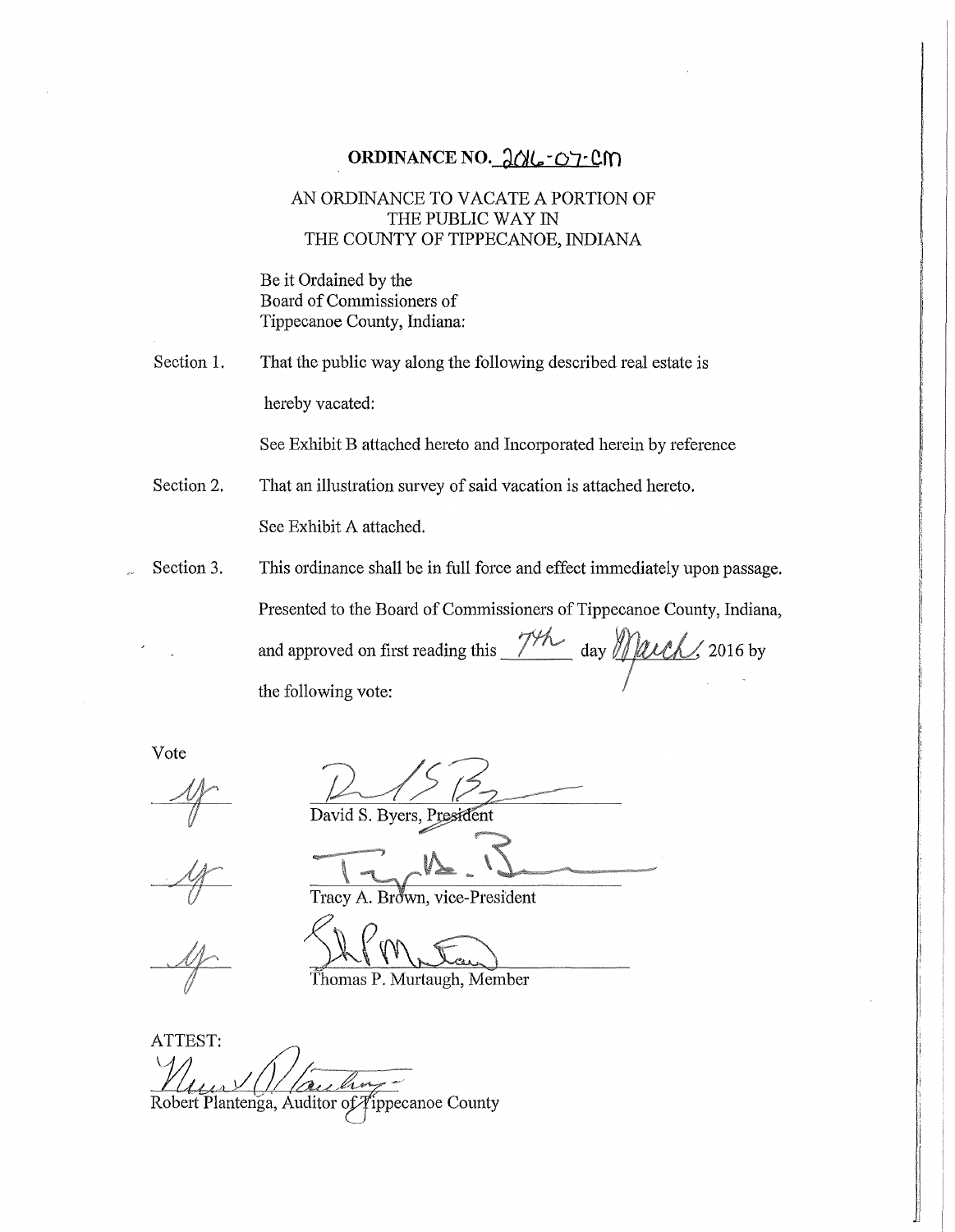Section 3. This ordinance shall be in full force and effect immediately upon passage. Presented to the Board of Commissioners of Tippecanoe County, Indiana, and approved on second reading this  $\partial/\partial t$  day  $\partial \partial/\partial x$ , 2016 by the following vote:

Vote

David S. Byers, President

Tracy A. Brown, vice-President

Thomas P. Murtaugh, Member

ATTEST: Robert Plantenga, Auditor of Typpecanoe County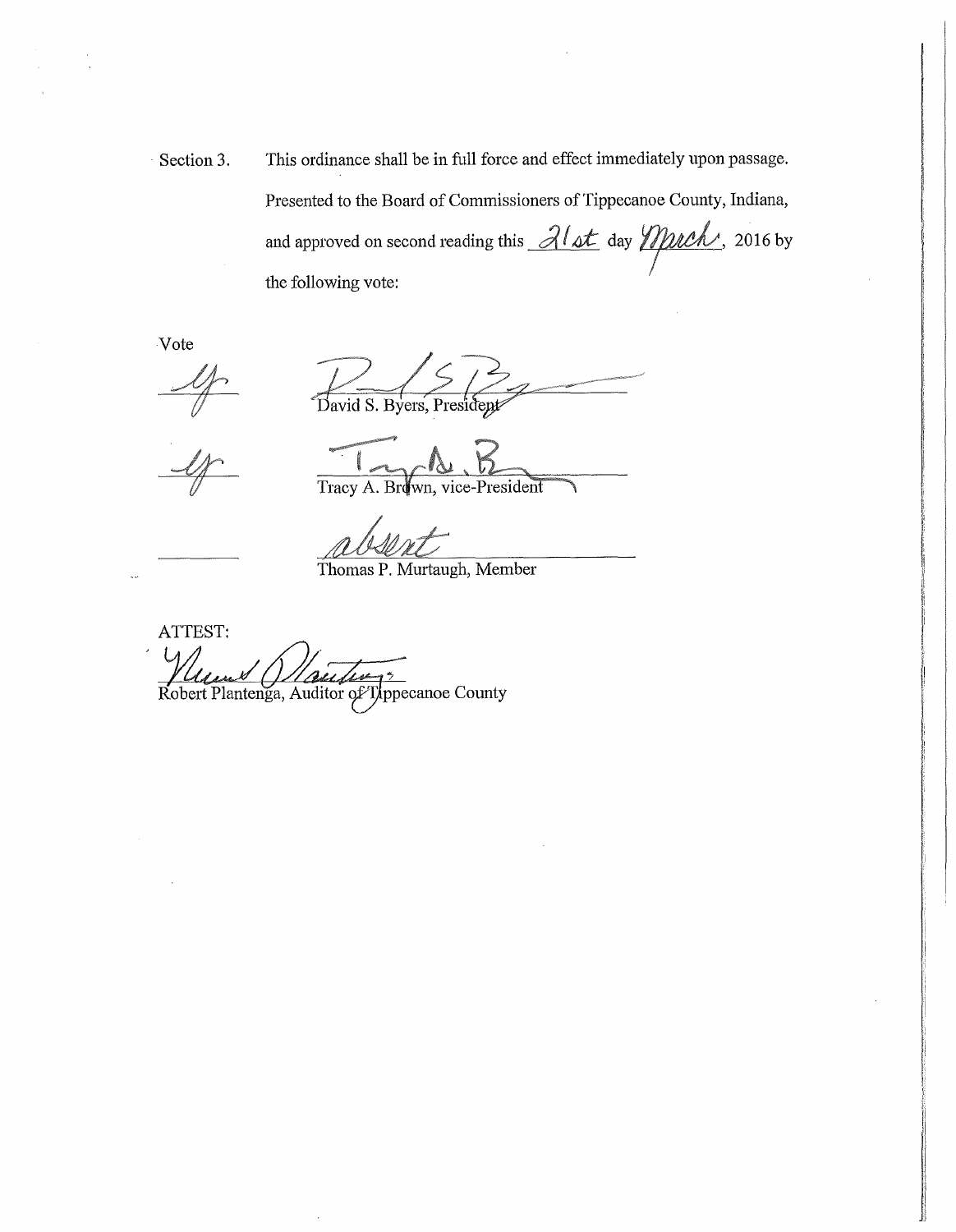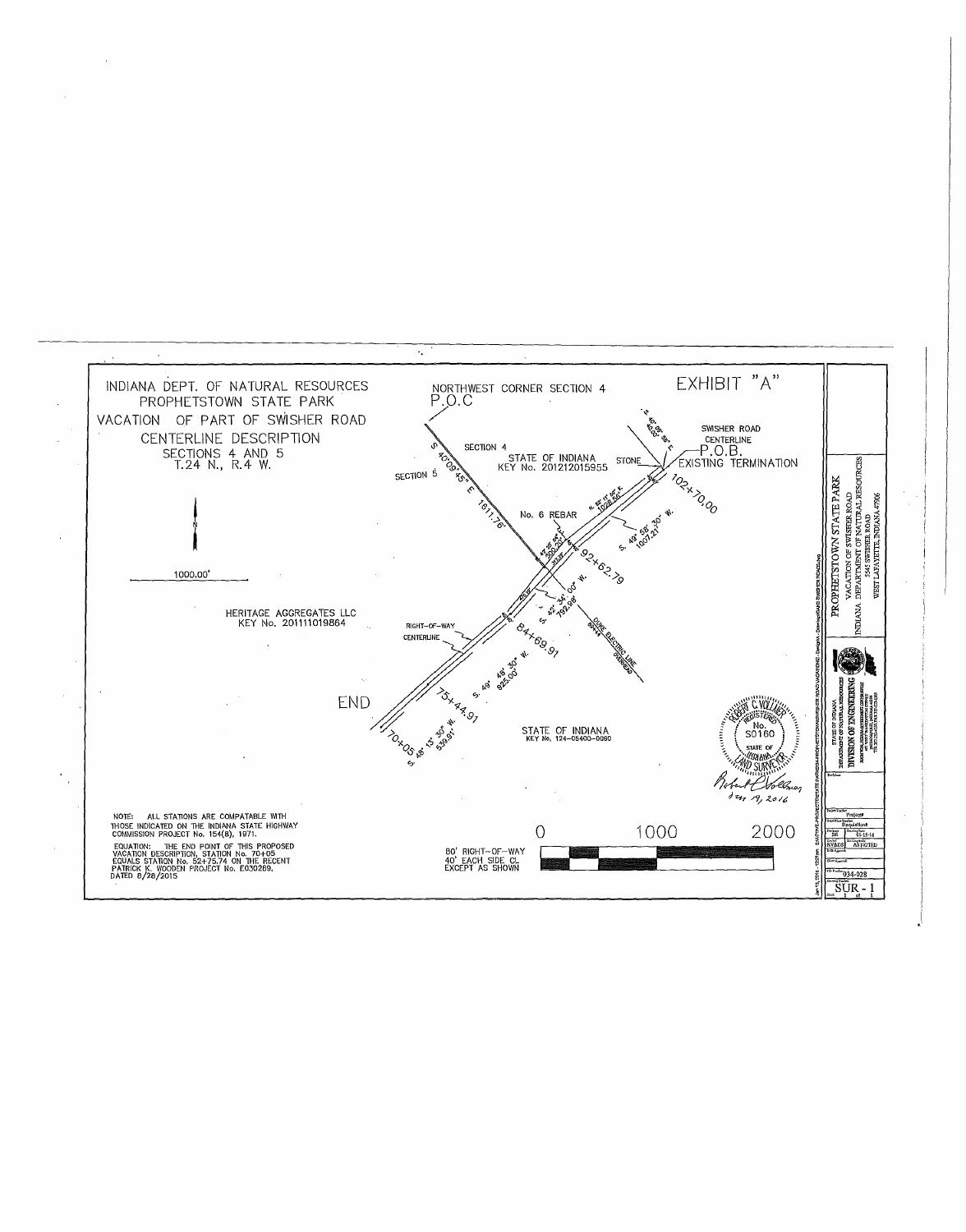# PROPHETSTOWN STATE PARK **EXHIBIT "B"**

#### VACATION DESCRIPTION

#### FOR PART OF SWISHER ROAD RIGHT-OF-WAY

Part of Sections 4 and 5 in Burnett's Reserve, Township 24 North, Range 4 West, Tippecanoe Township, Tippecanoe County, Indiana, and more particularly described as follows:

Commencing at the Northwest Corner of Section 4 in Burnett's Reserve; thence S.  $40^{\circ}$  09' $45^{\circ}$  E. along the western line of said Section 4 a distance of 1611.76 feet to a mag nail on the northwesterly Swisher Road Right-Of-Way; thence following said Right-Of-Way N. 42° 25'04" *W.* a distance of 300.20 feet to a No. 6 rebar; thence N. 52° 11' 59" E. a distance of 1028 feet to a STONE on the southeast corner of a 52.66 acre tract conveyed to the State of Indiana by the Swisher Road Development, recorded July 24, 2012 ; thence S.  $40^{\circ}$  09'58" E. a distance of 40 feet to the CENTERLINE of Swisher Road, the TRUE POINT OF BEGINNING, also being the existing northeast termination of said Swisher Road and known as Station No. 102+70 on Indiana State Highway Project No. 154{8), 1971:

Thence following the existing Swisher Road Centerline the following five calls;

s. 49° 58'30" *w.,* 1007.21 feet;

S. 42° 34'00" W., 317.79 feet to the westerly line of Section 4 and the easterly line of Section 5;

S.42°34'00"W.,475.19 feet;

s. 49° 48'30" W., 925.00 feet;

S. 48° 13' 30" W., 539.91 feet to the END of this Vacation description called Station No. 70+05 on said Indiana Highway Project No. 154(8) and also called Station No. 52+75.74 on the recent Patrick K. Wooden design project No. E030289, 8/28/2015.

The total length of this Vacation description is 3265.10 feet.

Basis of bearings are taken from the Indiana State Highway Commission Project No. S-154(8), approved Feb.8,1971

Bobert C. Vollmer

L.S. No. 50160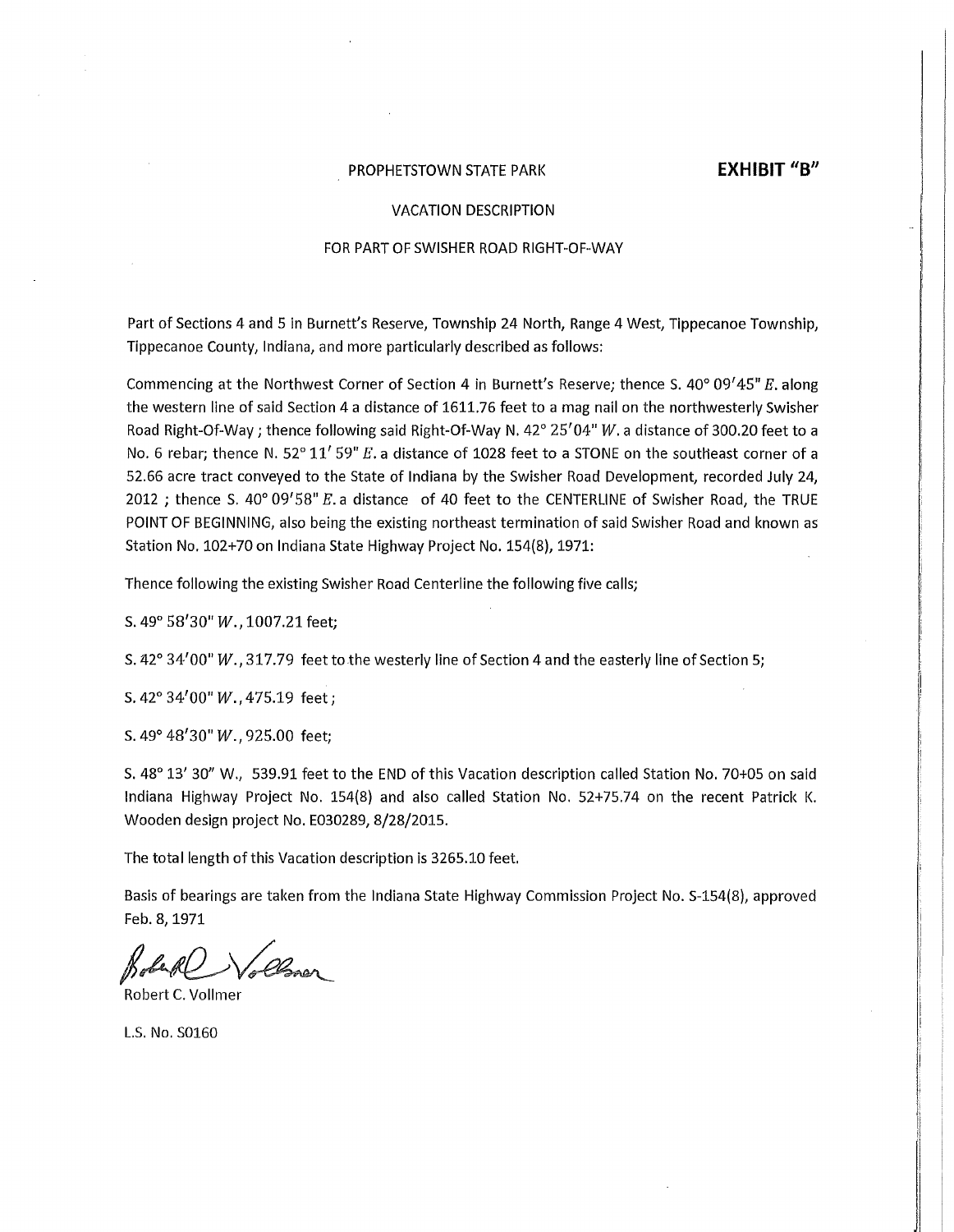"This is an exempt transaction and the sales disclosure 46021 (RS/7-08) is not required"

I affirm, under the penalties for perjury, that I have taken reasonable care to redact each Social Security number in this document, unless required by law.

Opal Kung P.E., Executive Director

Tippecanoe County Highway Department

This instrument prepared by: David W. Luhman, 8939-79, Hoffman, Luhman, & Mason, PC 200 Ferry Street, Suite C, P.O. Box 99, Lafayette, IN 47902, Telephone (765) 423-5404

 $\bar{u}$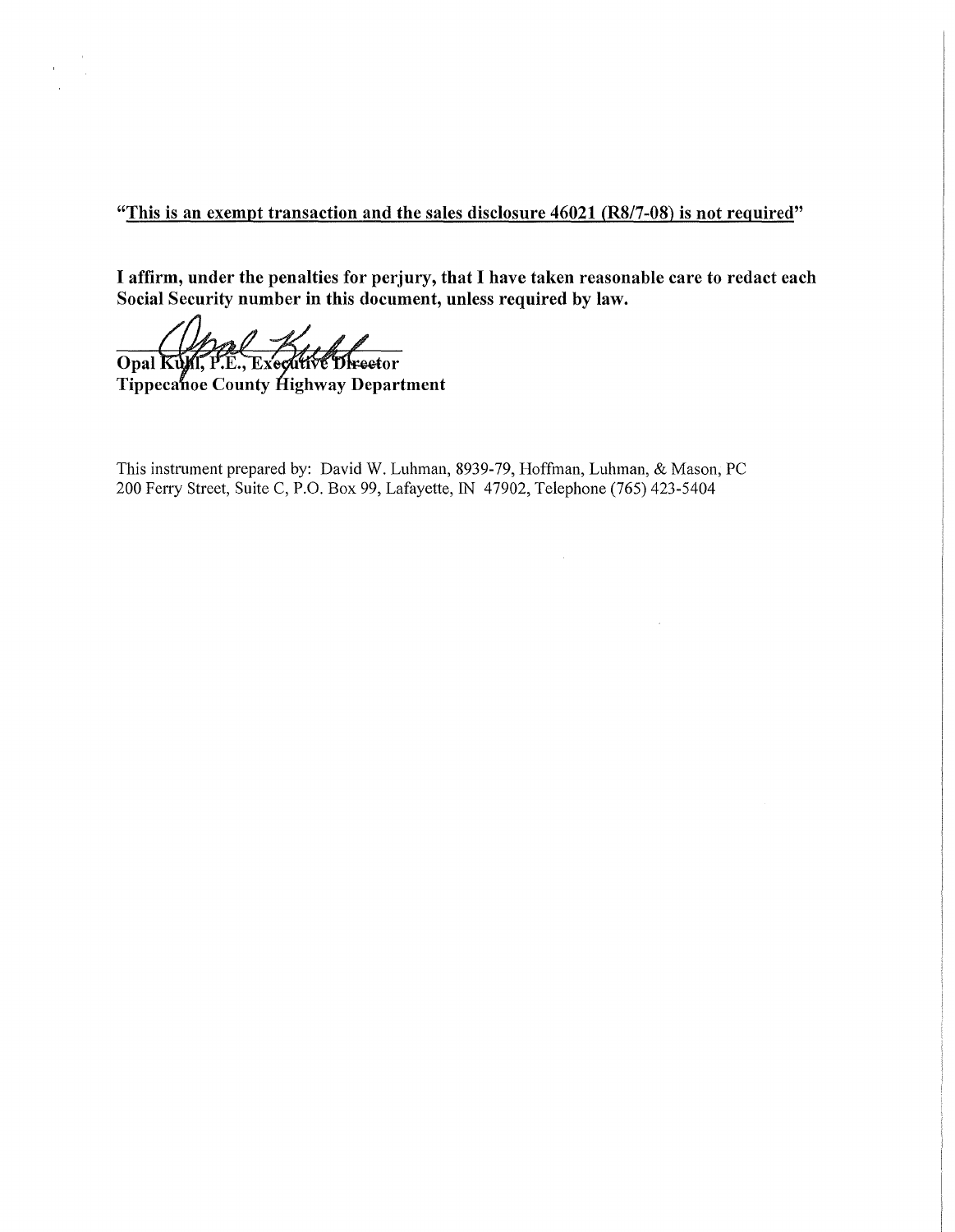COUNTY OF TIPPECANOE

STATE OF INDIANA  $\qquad \qquad$  BEFORE THE BOARD OF SS: COMMISSIONERS, TIPPECANOE COUNTY, INDIANA

# **PETITION FOR VACATION OF A PUBLIC WAY**

) ) )

To the Board of Commissioners of Tippecanoe County, Indiana The State of Indiana, Department of Natural Resources, respectfully petitions the Board of Commissioners of Tippecanoe County and shows the following:

- 1. The State of Indiana, Department of Natural Resources, wishes to convert and remove, a portion of Swisher Road in order to provide a new recreational feature and a new internal park road for Prophetstown State Park. A survey of this area is shown in Exhibit A.
- 2. Your Petitioner petitions for the vacation of a public way as described on Exhibit B.
- ' 3. Any utilities placed on said area, proposed to be vacated will remain, as law provided. Consents of utility companies will be filed, if required.
	- 4. Interested parties that abut the proposed vacation are listed on Exhibit C as well as all other property owners on Swisher Road within the proposed Prophetstown State Park boundary.
	- 5. This vacation is necessary and a portion of the public way will have no further public use.
	- 6. A proposed ordinance is attached hereto.
	- 7. Exhibit D consists of an illustration depicting the area to be vacated.

WHERFORE, your Petitioner prays for an ordinance of vacation in the form attached hereto.

Cameron R. Clark, Director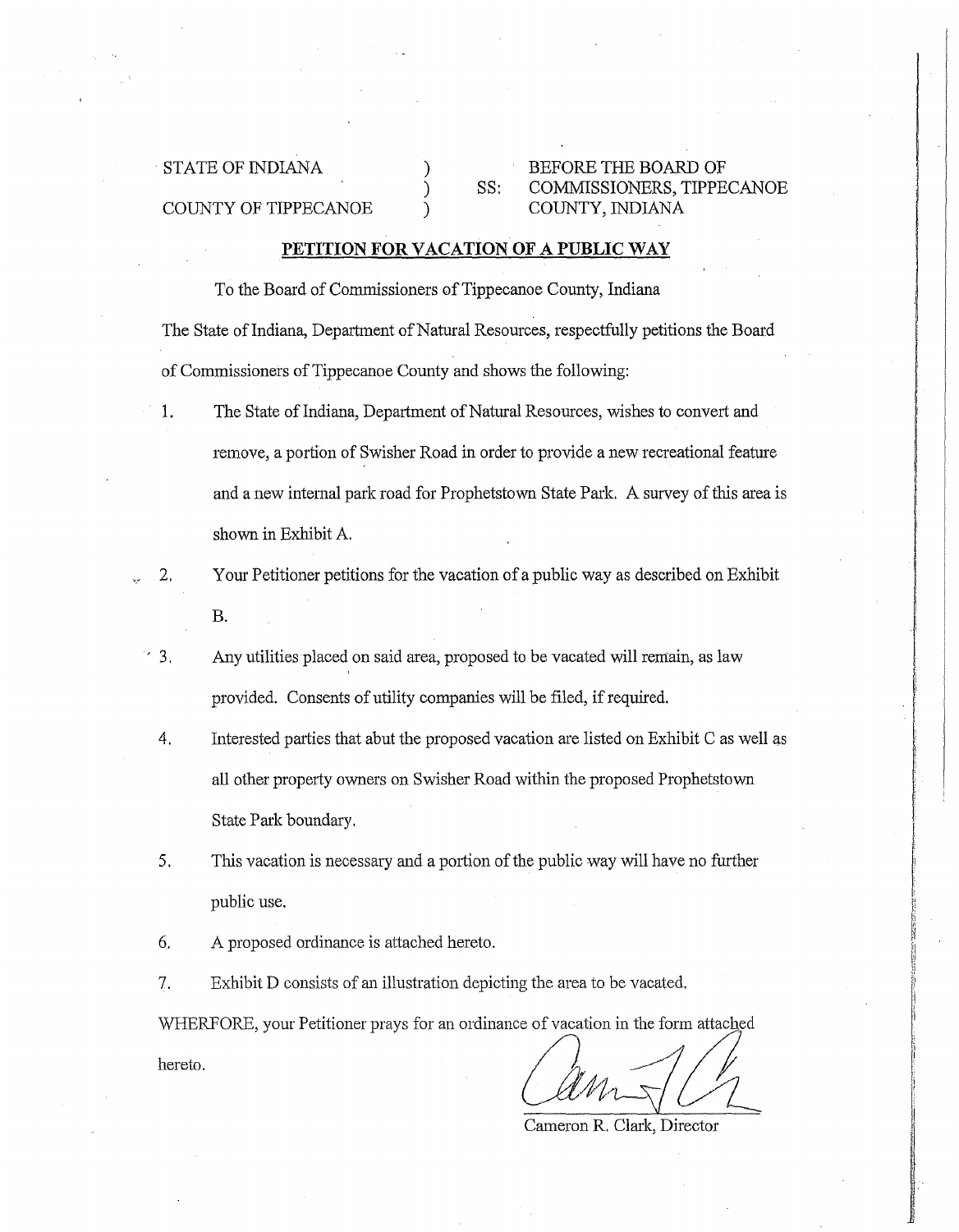# STATE OF INDIANA

SS:

COUNTY OF TIPPECANOE

Before me, a Notary Public in and for said County and State, personally appeared Cameron R. Clark who acknowledged the execution of the above and foregoing Petition for Vacation of a Public Way and the truth of the facts stated therein.

Witness my hand and seal this  $\frac{64}{10}$  day of February, 2016. My Commission Expires: Chey Panto and Sear and Sear and Sear and Sear and Search Commission Expires:  $\frac{1}{2}$  /  $\frac{1}{4}$ , 2017 Printed: Cheryl Ann Hamp

Residing in  $\mathcal{M}_{\text{or}}$  County, Indiana

. ·-··---------\_,

, and the same of the lines.<br>The same of the same of the same of the same of the same of the same of the same of the same of the same of th l<br>Litteratur **I**<br>I

je <u>na postala na presto presto del c</u><br>1940 de decembro de la carda de la carda de la carda de la carda de la carda de la carda de la carda de la car<br>1940 de decembro de la carda de la carda de la carda de la carda de la c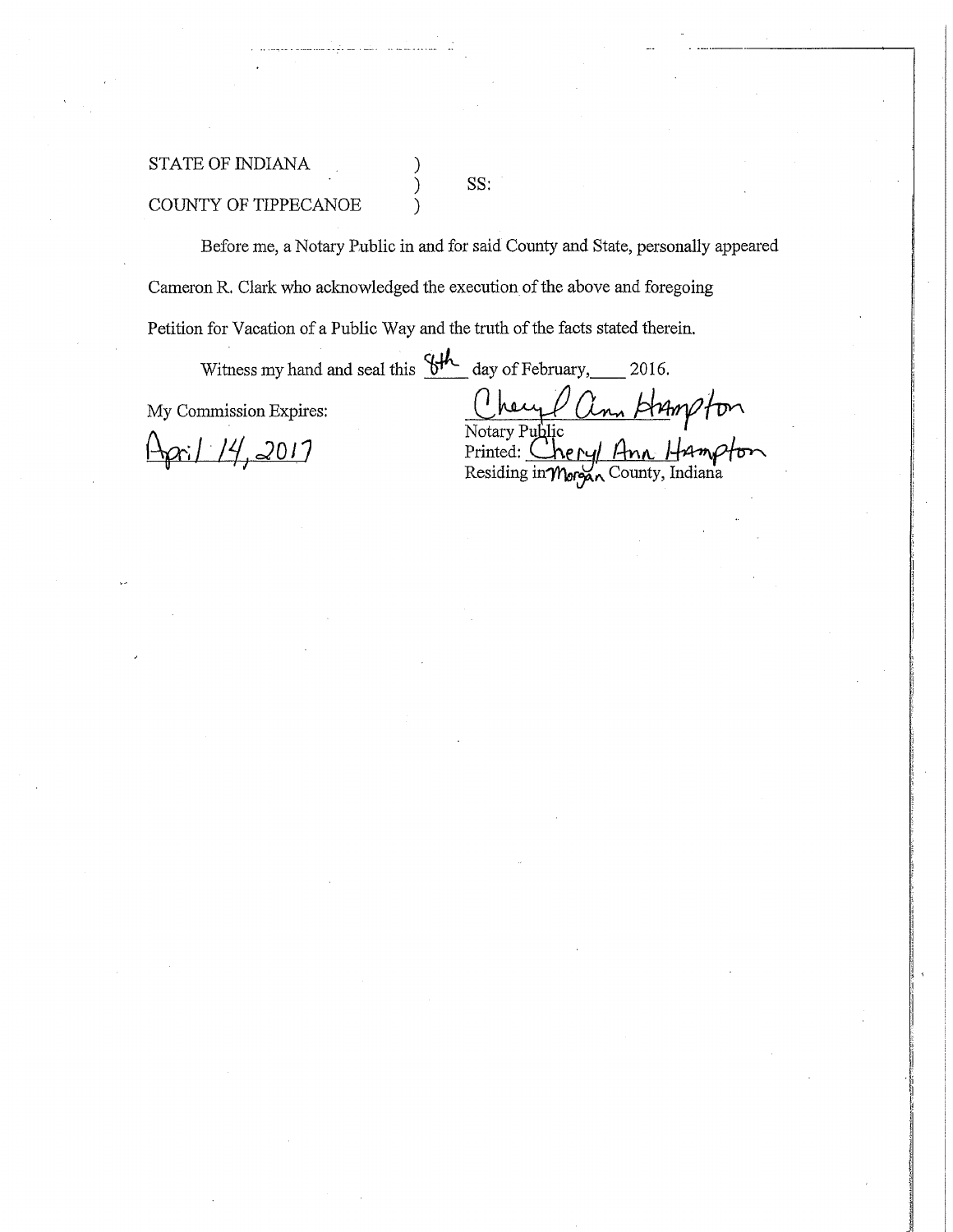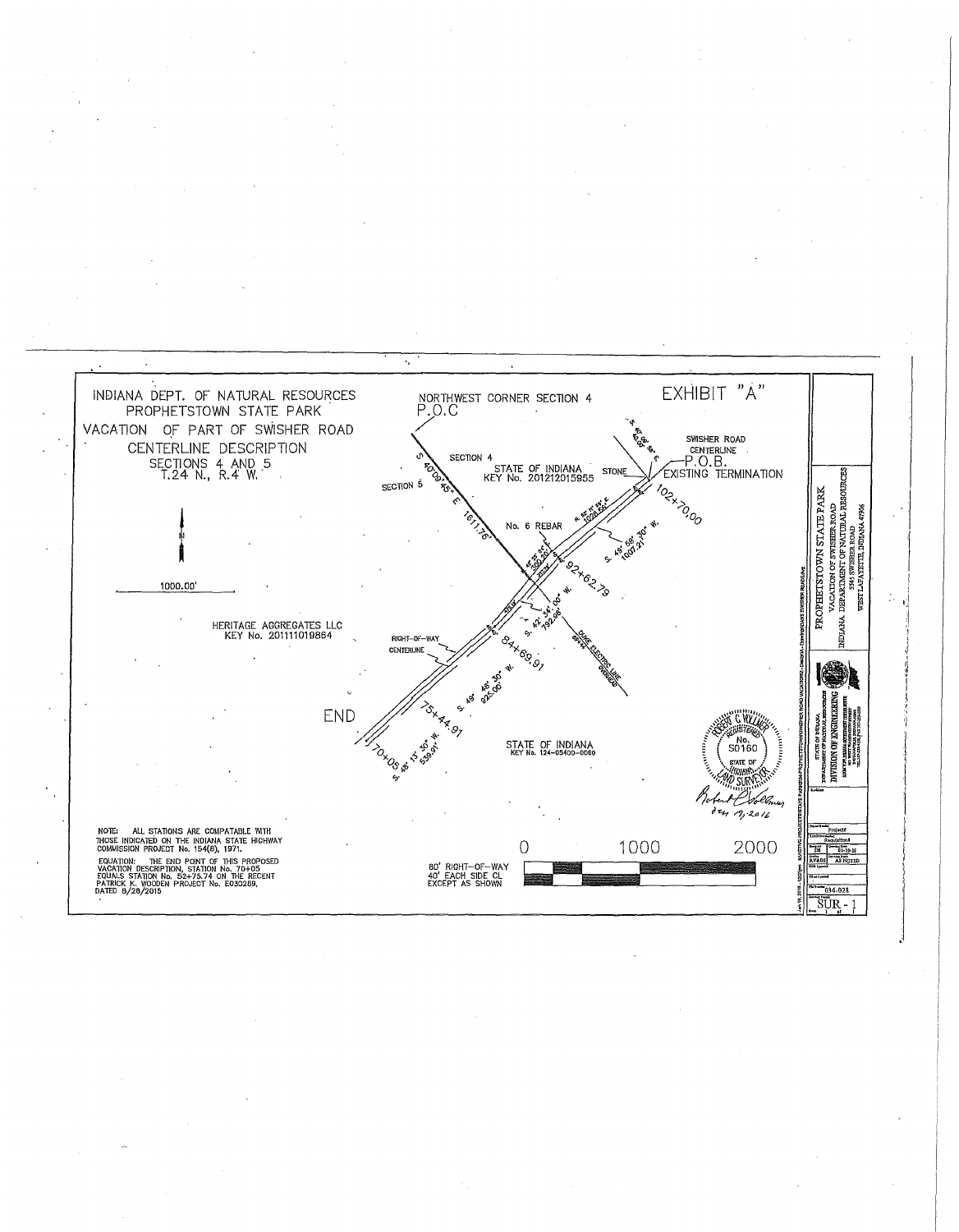## PROPHETSTOWN STATE PARK **EXHIBIT "B"**

#### VACATION DESCRIPTION

### FOR PART OF SWISHER ROAD RIGHT-OF-WAY

Part of Sections 4 and 5 in Burnett's Reserve, Township 24 North, Range 4 West, Tippecanoe Township, Tippecanoe County, Indiana, and more particularly described as follows:

Commencing at the Northwest Corner of Section 4 in Burnett's Reserve; thence S. 40° 09' 45" *E.* along the western line of said Section 4 a distance of 1611.76 feet to a mag nail on the northwesterly Swisher Road Right-Of-Way; thence following said Right-Of-Way N. 42° 25'04" *W.* a distance of 300.20 feet to a No. 6 rebar; thence N, 52° 11' 59" E, a distance of 1028 feet to a STONE on the southeast corner of a 52.66 acre tract conveyed to the State of Indiana by the Swisher Road Development, recorded July 24, 2012 ; thence S. 40° 09'58"  $E$ . a distance of 40 feet to the CENTERLINE of Swisher Road, the TRUE POINT OF BEGINNING, also being the existing northeast termination of said Swisher Road and known as Station No. 102+70 on Indiana State Highway Project No. 154(8), 1971:

Thence following the existing Swisher Road Centerline the following five calls;

s. 49° 58'30" *w.,* 1007.21 feet;

S. 42° 34 $^{\prime}$ 00"  $W.$  , 317.79 <code>feet</code> to the westerly line of Section 4 and the easterly line of Section 5;

S.42°34'00"W.,475.19 feet;

s. 49° 48<sup>1</sup> 30" *w.,* 925.00 feet;

S. 48° 13' 30" W., 539.91 feet to the END of this Vacation description called Station No. 70+05 on said Indiana Highway Project No. 154(8) and also called Station No. 52+75.74 on the recent Patrick K. Wooden design project No. E030289, 8/28/2015.

The total length of this Vacation description is 3265.10 feet.

Basis of bearings are taken from the Indiana State Highway Commission Project No. S-154(8), approved Feb.8,1971

.<br>Demon

Robert C. Vollmer

LS. No. 50160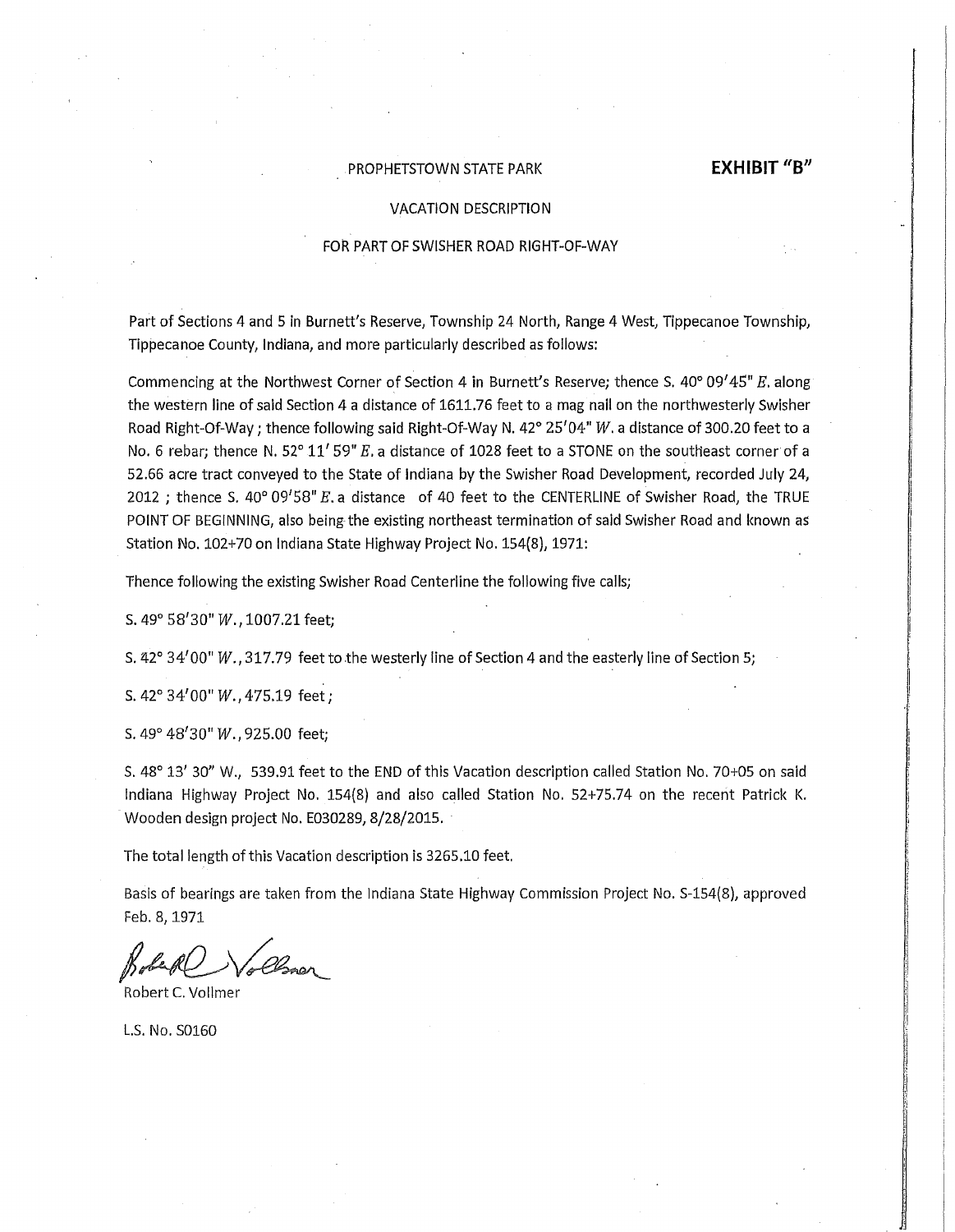# **EXHIBIT "C"**

# **INTERESTED PARTIES WITHIN VACATED ROAD**

U.S. Aggregates 5070 Swisher Road West Lafayette, IN 47906

# **INTERESTED PARTIES BEYOND VACATED ROAD**

Mr. Steven McClean 5001 Swisher Road West Lafayette, Indiana 47906

Mr. Gary Wolfelt & Ms. Esther Chosnek 5001 Swisher Road West Lafayette, Indiana 47906

Mr. Larry and Nancy Marshall 5033 Swisher Road West Lafayette, Indiana 47906

Mr. Richard and Michelle Meyer 5037 Swisher Road West Lafayette, Indiana 47906

## **INTERESTED PARTIES BEYOND VACATED SWISHER ROAD**

Ms. Opal Hatke 515 South 9<sup>th</sup> Street Lafayette, Indiana 47905

Mr. George Stine PO Box 327 Battle Ground, Indiana 47920

Catholic Diocese C/O Van Hoy Farm Management Service PO Box 408 Oxford, Indiana 47971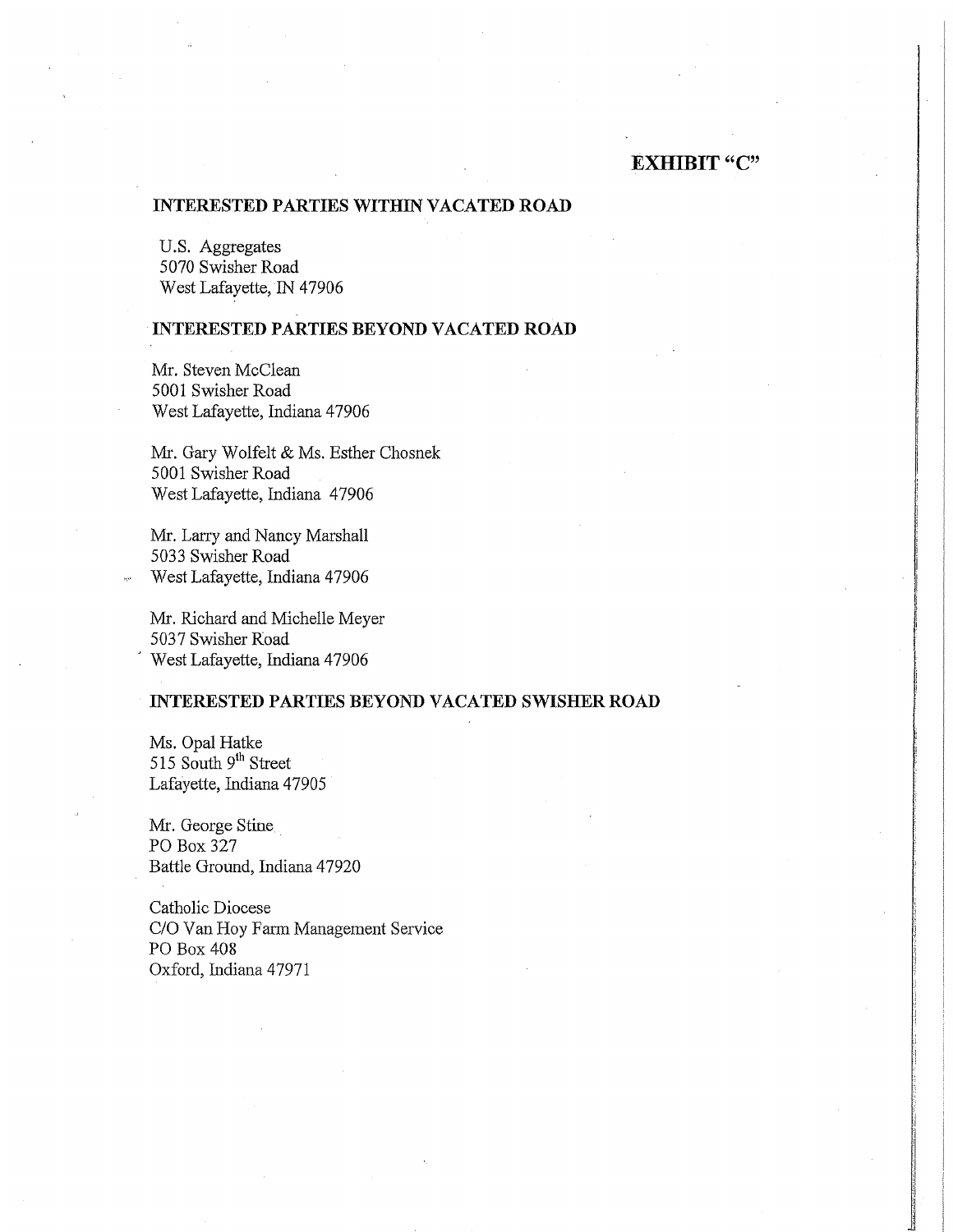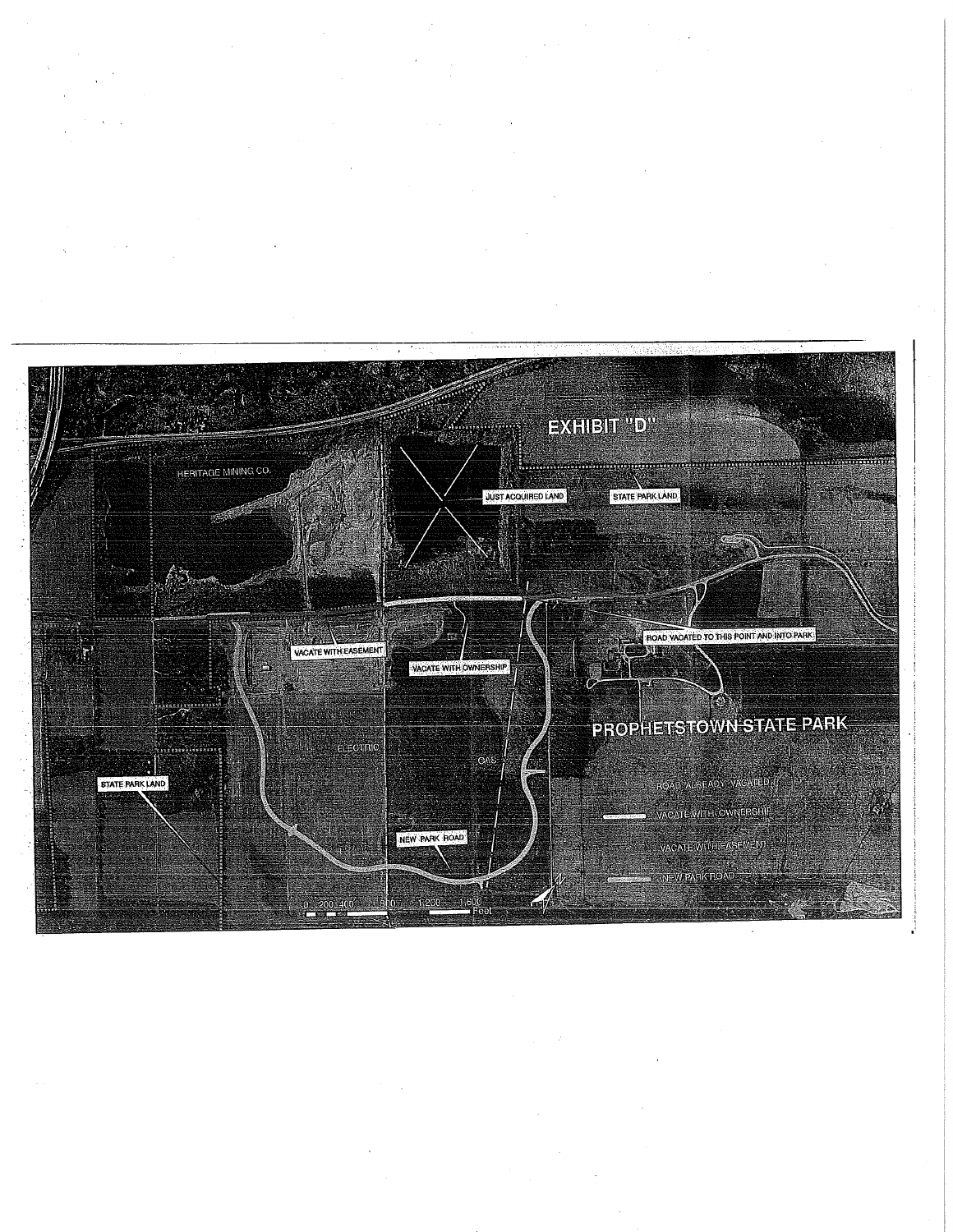#### STATE OF INDIANA ) COUNTY OF TIPPECANOE) BEFORE THE TIPPECANOE COUNTY COMMISSIONERS OF TIPPECANOE COUNTY, INDIANA

# **NOTICE OF HEARING ON A PETITION TO VACATE A PUBLIC WAY**

Notice is hereby given that the Commissioners of Tippecanoe County, Indiana,

will hold a public hearing on the Petition of the State of Indiana, Department of Natural

Resources, to vacate a portion of a public way described as follows:

Part of Sections 4 and 5 in Burnett's Reserve, Township 24 North, Range 4 West, Tippecanoe Township, Tippecanoe County, Indiana, and more particularly described as follows:

Commencing at the Northwest Corner of Section 4 in Burnett's Reserve; thence S. 40° 09' 45" E. along the western line of said Section 4 a distance of 1611.76 feet to a mag nail on the northwesterly Swisher Road Right-Of-Way; thence following said Right-Of-Way N. 42° 25' 04" W. a distance of 300.20 feet to a No. 6 rebar; thence N. 52° 11' 59" E. a distance of 1028 feet to a STONE on the southeast corner of a 52.66 acre tract conveyed to the State of Indiana by the Swisher Road Development, recorded July 24, 2012 ; thence S. 40° 09' 58" E. a distance of 40 feet to the CENTERLINE of Swisher Road, the TRUE POINT OF BEGINNING, also being the existing northeast termination of said Swisher Road and known as Station No. 102+70 on Indiana State Highway Project No. 154(8), 1971:

Thence following the existing Swisher Road Centerline the following five calls;

S. 49° 58' 30" W., 1007.21 feet;

S. 42° 34' 00" W., 317.79 feet to the westerly line of Section 4 and the easterly line of Section 5;

S. 42° 34' 00" W., 475.19 feet;

S. 49° 48' 30" W., 925.00 feet;

S. 48° 13' 30" W., 539.91 feet to the END of this Vacation description called Station No. 70+05 on said Indiana Highway Project No. 154(8) and also called Station No. 52+75.74 on the recent Patrick K. Wooden design project No. E030289, 8/28/2015.

The total length of this Vacation description is 3265.10 feet.

Basis of bearings are taken from the Indiana State Highway Commission Project No. S-154(8), approved Feb. 8, 1971

Said hearing will be conducted at lOa.m. on the 15 day of February, 2016 at

the Tippecanoe County Office Building, 20 North 3rd St., Lafayette, Indiana.

ATTEST:

Robert A. Plantenga, Auditor of Tippecanoe County